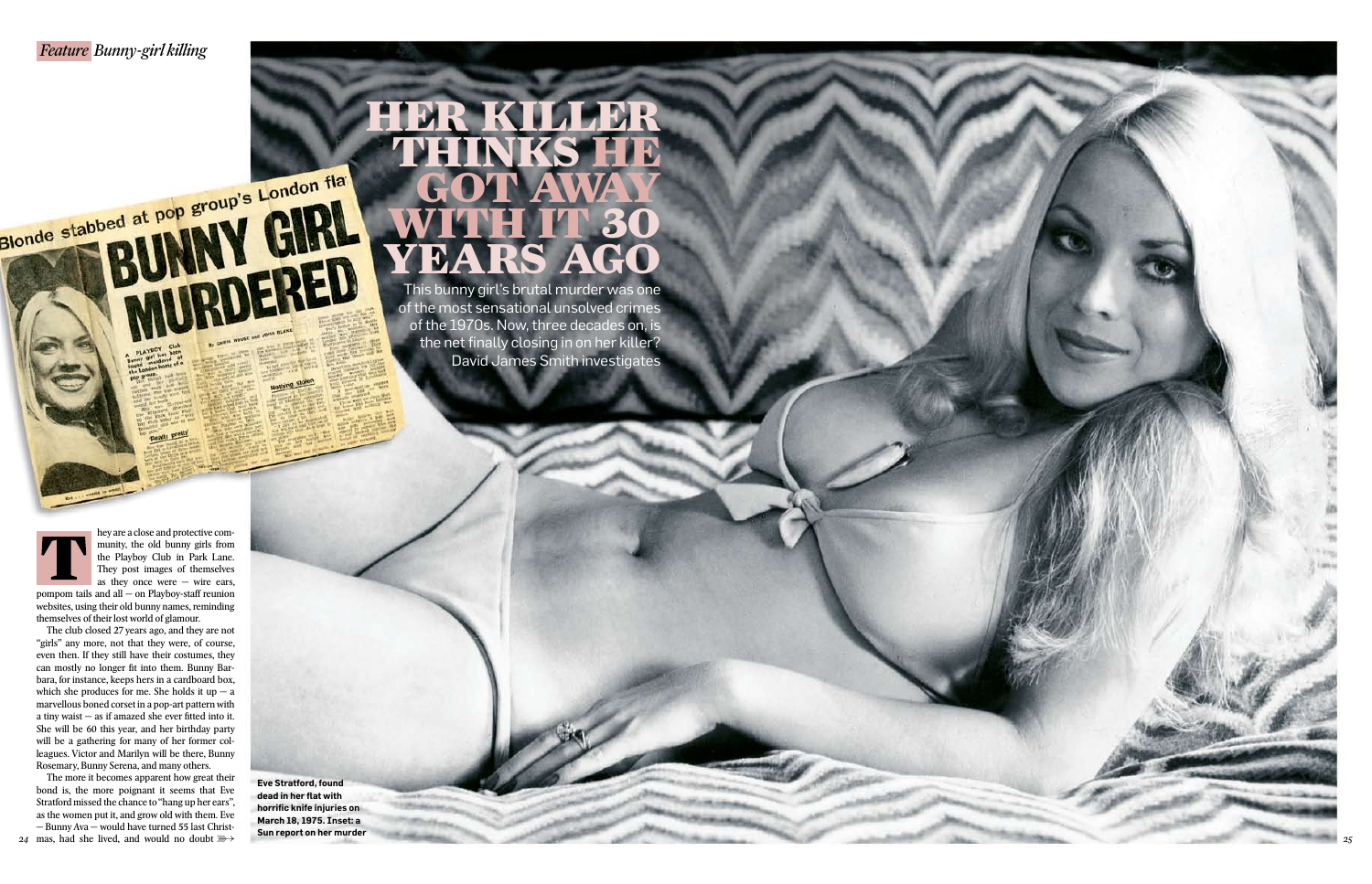second stocking was tied round one of her ankles. Her throat had been cut at least eight and up to a dozen times with a large knife, the cuts so deep her head had nearly been severed. There was evidence that sex had taken place, and the police thought it likely she had been raped, though could not rule out the possibility the sex had been consensual, implying her killer was someone Eve knew. There was no sign of a break-in or struggle. Her body had been found by Tony Priest and his fellow tenant, arriving back from their shifts as fork-lift-truck drivers around 5.30pm.

party. Eve had stayed on for Christmas and New Year with Albert, her brother, Bert, and her mother, Liza, who was German. Eve's parents had met in Germany in the late 1940s while Albert was stationed there as a medic for the Royal Army Medical Corps. The family moved around with Albert's various postings, settling for much of Eve's school days in Singapore. They then returned to the army town of Aldershot for Albert's final years of service, but Eve stayed down south when her parents moved north to Warrington. She had begun dating Tony Priest in Aldershot, and in 1972 they moved to Lyndhurst Drive, Leyton, and began living together in a room in a rented upstairs maisonette with a mattress on the floor for a bed. Eve's mum liked Tony, but her dad was less impressed, seeing him as one of those long-haired yobs who were throwing away their education on music. The flat had four bedrooms and each was occupied for a while by members of Tony's band, Vineyard, originally from Cornwall, where it had begun life as Onyx. The band had been popular in the West Country, but struggled to make the transition to a wider audience. One band member and his girlfriend had moved out of the flat in

Priest moved to Amsterdam soon after and still lives and works there as a prison warder. Neither he nor the flatmate wanted to talk to me for this article, though both are among the 53 men the

police have eliminated through voluntary DNA sampling in the course of the new inquiry.

Eve's brief career of glamour appears to have begun in autumn 1973, when she was 19. She had a friend who was already working at the Playboy club and casino as a hairdresser, and it seems that through her, Eve applied and was taken on. The club had opened over five floors at 45 Park Lane in Mayfair in 1966, and was at the heart of the Swinging Sixties, presided over by Hugh Hefner's London emissary, the sharp-witted Victor Lownes, who is now in his eighties and married

early 1974, and the band had finally split around the time of Eve's 21st. Tony and one of the others began working as fork-lift-truck drivers, while the third remaining tenant joined another band.

About 10 weeks later he received an urgent message in Africa that his daughter had been injured in an accident and he needed to return home immediately. Wimpey sent a car to meet him at Heathrow, and there on the back seat when he got in was a tabloid newspaper — The Sun, he thinks — with a report of his daughter's murder, three days earlier, on the front page. There was no police family liaison in those days and, as he later discovered, the paper had been put there deliberately, as nobody at Wimpey knew how to break it to him that Eve had been murdered. There too, of course, was the "sensational" story of Eve's  $\frac{6}{5}$ 

When I spoke to him 34 years later, the first detective at the scene of Eve's death could still remember the terrible irony of the message that took him there. A call had come through to the front desk at Leyton police station in the late afternoon of the 18th. It was a report of a "suspicious death" and Detective Constable Derek Carruthers happened to be the officer on duty in CID. A "suspicious death"? Well, they certainly did not come much more suspicious than that.

Eve was lying face down on her bedroom floor, beside the mattress, wearing a dressing gown over her underwear. Her hands were tied behind her back with a stocking and a dressing-gown belt. A



At some point in 1974, Eve was one of many bunnies who were tested for the great accolade of appearing in Playboy magazine, then a classy American publication renowned for both its tasteful nude photographs and its journalism. Eve was rejected, in one version because she was considered too "plump" and in another  $\mathbb{R} \rightarrow$  27

have amassed a lifetime's experience of triumph, disaster and routine, like all the other bunnies. Instead, Eve is frozen in time: she will be 21 for ever, even if, as everyone hopes, the agony of her unsolved murder can now finally be laid to rest.

> appearance as "Miss March" cover girl and fullfrontal nude centrefold — "Spring Bonanza Issue, the most classic blonde we've ever uncovered" in that month's edition, volume 10, number 3, of Mayfair magazine. Eve had appeared more-orless naked across nine pages, with just a few hundred words of accompanying text intended to tease and arouse the 462,841 readers of that issue. The police were soon wondering if the words might have teased and aroused her murderer too… among many other lines of inquiry.

to one of the most famous of all the old bunnies, Marilyn Cole Lownes, Roxy Music album cover girl and Playboy magazine centrefold.

Eve's dad, meanwhile, left the army only to find more overseas postings as a medic with the construction company George Wimpey. In January 1975 he was heading for the Congo. He travelled down from Warrington on the train with Eve and said goodbye to her for the last time at Euston: she returning to Leyton and the Playboy Club, he off to Heathrow to catch a plane to Kinshasa. PREVIOUS PAGES, MAIN PHOTOGRAPH: VIC SINGH. THESE PAGES, RIGHT: ED ALEXANDER/PAUL RAYMOND PUBLICATIONS

The club employed over 270 young women and rotated them in daytime and evening shifts as primarily either cocktail bunnies or croupier bunnies. The croupiers were trained at Stocks, Lownes's out-of-town mansion, where there were often sexual antics between consenting unmarried adults. When questions were raised in the early 1980s about the conduct of some of the women, Victor tried to explain the "no-dating" rule that was supposed to apply between the bunnies and the members. He said it was hard to enforce: "You can't really stop it. I can't tuck all 270 bunnies into bed every night." He certainly tucked in a fair few, however, even if he can no longer remember them all. When I mentioned a name to him, he said it sounded familiar, but couldn't place her. He called to his wife, Marilyn: "Who was that girl?" "You dated her," came the reply.

One bunny recalled sleeping with Victor's son, Val, on her first night of croupier training at Stocks, and then joining him again with another trainee for a threesome a few nights later. Bunny Serena, who was the club press officer by the time Eve joined, said that the no-dating rule was intended to avoid any suggestion of prostitution. The women were watched over by a bunny mother and an assistant bunny mother  $-$  ex-bunnies themselves. It can be no coincidence that women often stayed with the club over many years.

Bunny Rosemary was the assistant bunny mother in the mid-1970s. All the women would present themselves for inspection at the start of every shift. They would be expected to be bunny perfect: nails, hair, shoes, make-up and costume. Eve was a cocktail bunny — I don't think she ever

went to Stocks — and appears to have worked mostly the lunch-time shift. Her father told me she would travel home to Leyton by Tube at the same time every day and the officers at Leyton police station would wolf-whistle as she passed.

**Far left: the actor Sid James with four bunny girls in 1975, including Eve (second from right)**

**Left: as Miss March in Mayfair magazine in 1975**



## EVE WAS LYING FACE DOWN ON HER BEDROOM FLOOR. HER HANDS WERE TIED BEHIND HER BACK. HER THROAT HAD BEEN CUT WITH A LARGE KNIFE

There is no doubt the waves of grief and trauma that flowed from Eve's killing scarred or ruined many lives. If Eve had lived, her mother would not have died of a broken heart; her father might not have lost his health; and her older brother, Bert, might not have died an alcoholic's death at 50.

Overwhelmingly, however, for everyone who knew Eve, the man who took her from them on March 18, 1975, has never faced justice. Who was he? What happened to him? Who else did he kill or harm? The police now know he carried out at least one other murder, and are open to the possibility that he may have been responsible for others. As the investigating officer Detective Inspector Colin Wetherill told me, the mantra from the bygone age of policing still holds good. ABC: Assume nothing; Believe nobody; Check everything.

That's as true now as it was in the 1970s, when detectives from Leyton CID in east London first investigated Eve's murder. They spent a year on it before winding the inquiry down and putting the paperwork and exhibits into storage. There they would sit for the next 32 years, all the while retaining a clue to the perpetrator's identity that those old officers could never have imagined. Just as they could never have imagined that another unsolved murder on the other side of London, that of the 16-year-old schoolgirl Lynne Weedon later that same year, a murder apparently unconnected to Eve's, might one day be inextricably linked.

The clue is DNA, of course. It has changed the face of detection, and the police are optimistic it may yet lead them to the man who killed Eve and Lynne. Spurred on by the discovery of the same DNA in both cases, the police have been active in recent weeks trawling the old files, re-examining the evidence, re-interviewing witnesses, tracing and eliminating potential suspects through DNA.

 They are using the latest genetic technology familial  $DNA$  – which has significantly broadened the ways in which suspects can be linked to crime scenes. They are particularly interested in the case of Lynda Farrow, killed in 1979, in circumstances very similar to Eve. Nobody is yet saying there is a serial killer, but that possibility is there too.

ve's father, Albert, now in his late seventies, the last surviving member of his nuclear family, is full of praise for the 2009 detectives. They have been smashing, he says. He has a family liaison officer, Mick Jones, who keeps in contact and tells him what's happening. He could have done with one of those 34 years ago.

Albert last saw his daughter alive at the start of 1975. Eve had celebrated her 21st birthday at her parents' home in Warrington before Christmas. Many of her friends, including her boyfriend, Tony, had travelled up from London with Eve for the *26*